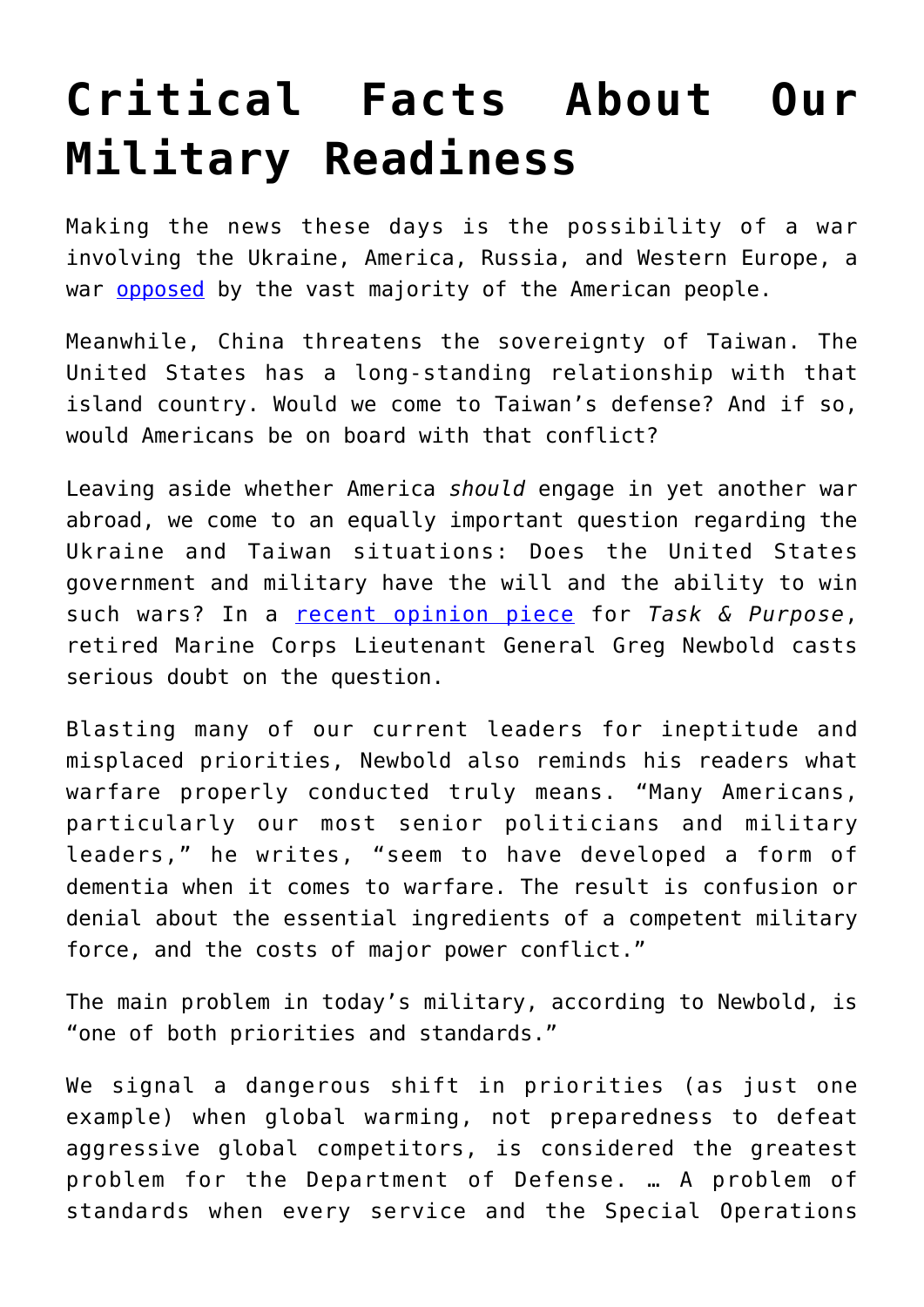community dilute requirements based purely on merit in favor of predetermined outcomes to favor social engineering goals, and when new training requirements crowd out expectations and measurements of combat performance.

Newbold rightly points out that when leaders stress differences like race among their subordinates, they are creating disunity among the troops rather than cohesion; this lack of unity can be fatal to an effective fighting unit. Newbold also takes leaders to task for involving our armed forces in places like Iraq and Afghanistan; He says that "Hopes for changing cultures to fit our model are both elitist and naïve." He rakes over the coals those who bring politically laden ideology into the arguments for changing our military's training routines, reminding readers that qualities like sensitivity and individuality may work well in civilian society, but that a robust military must practice conformity, unity, and discipline. Citing Critical Military Theory, Newbold writes, "Wars must be waged only with a stone-cold pragmatism, not idealism, and fought only when critical national interests are at stake."

So back to the question I raised earlier: Does the United States possess at this time the force and the will to win major wars?

To be honest, I don't know, and that doubt is in itself dismaying. Never before in my life have I ever thought our military couldn't win a war. I knew that politicians could lose wars, as they've done repeatedly for 50 years, but I never doubted the strength and battle-readiness of our military nor the willingness of our country to defend itself.

Until now.

I'm too ignorant to judge the readiness of our armed services to fight a full-blown war, but I can look around and wonder